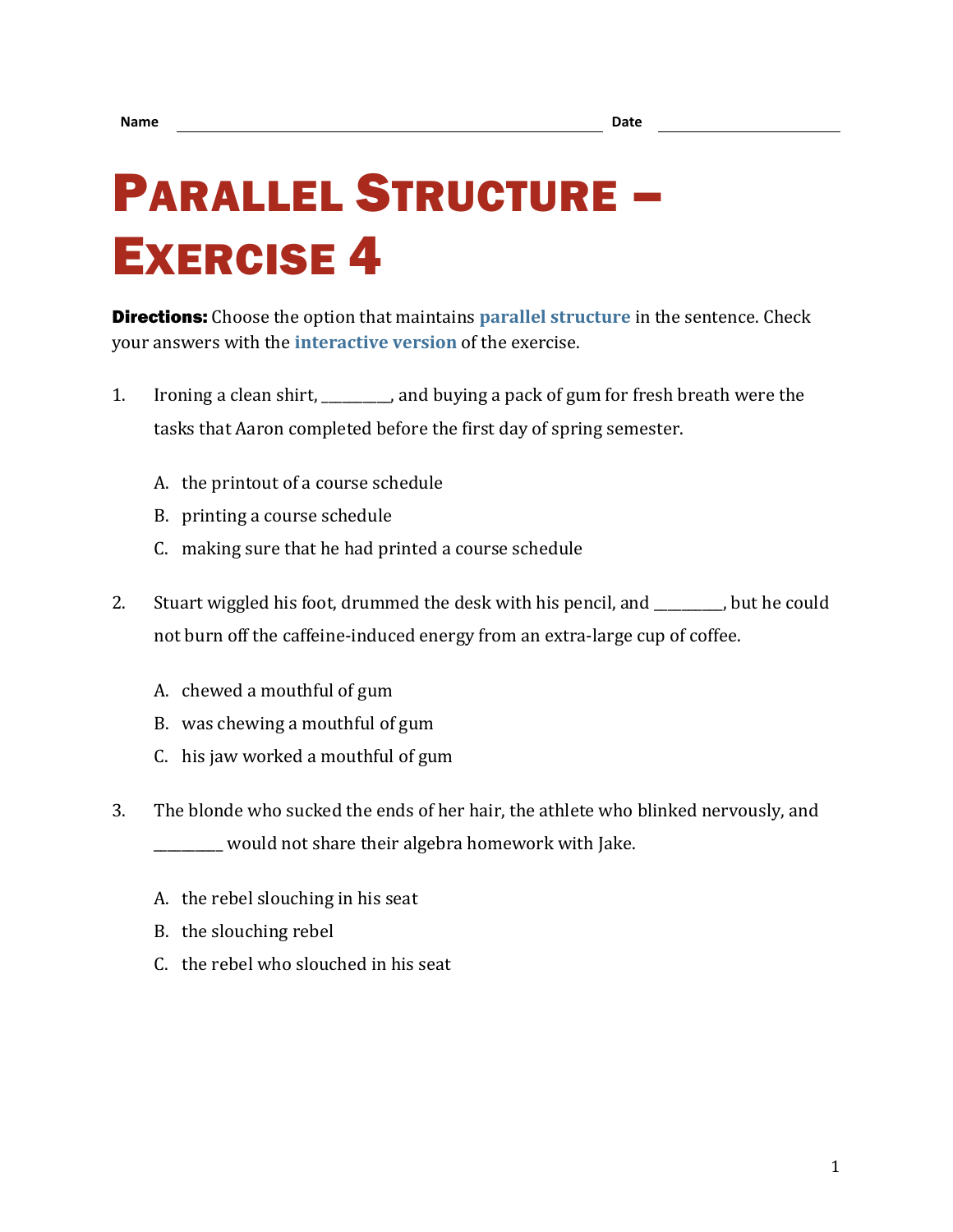- 4. \_\_\_\_\_\_\_\_\_\_, no recognition of her skills, and a dislike for the polyester uniform made Kelsey quit the ping-pong team.
	- A. Because she was frustrated with the coach
	- B. Frustration with the coach
	- C. Having become frustrated with the coach
- 5. The hike through the canyon exhausted Kim. The steep incline made her thigh muscles throb, \_\_\_\_\_\_\_\_\_\_, and the relentless sun burned her skin.
	- A. the heavy pack caused her shoulders to ache
	- B. aching shoulders from the heavy pack
	- C. shoulders that ached from the heavy pack
- 6. Instead of finishing her chemistry homework, Terry wanted to spend her birthday money at the mall, \_\_\_\_\_\_\_\_\_\_, and eat pizza in the food court.
	- A. see a movie at the theater
	- B. she planned to see a movie at the theater
	- C. planning to see a movie at the theater
- 7. Because Alex is always flirting with Becky, Bridgette will neither lend him an eraser nor  $\_\_\_\_\_\$ .
	- A. will she let him peek at her score sheet
	- B. let him peek at her score sheet
	- C. agreeing to let him peek at her score sheet
- 8. Mrs. Martin, the hiring manager, explained that she would consider an interview if Lester remembered to wear shoes, comb the crumbs out of his beard, and \_\_\_\_\_\_\_\_.
	- A. replace the shark-tooth necklace with a tie
	- B. he needed a tie, not a shark-tooth necklace
	- C. she wanted to see a tie, not a shark-tooth necklace, around his throat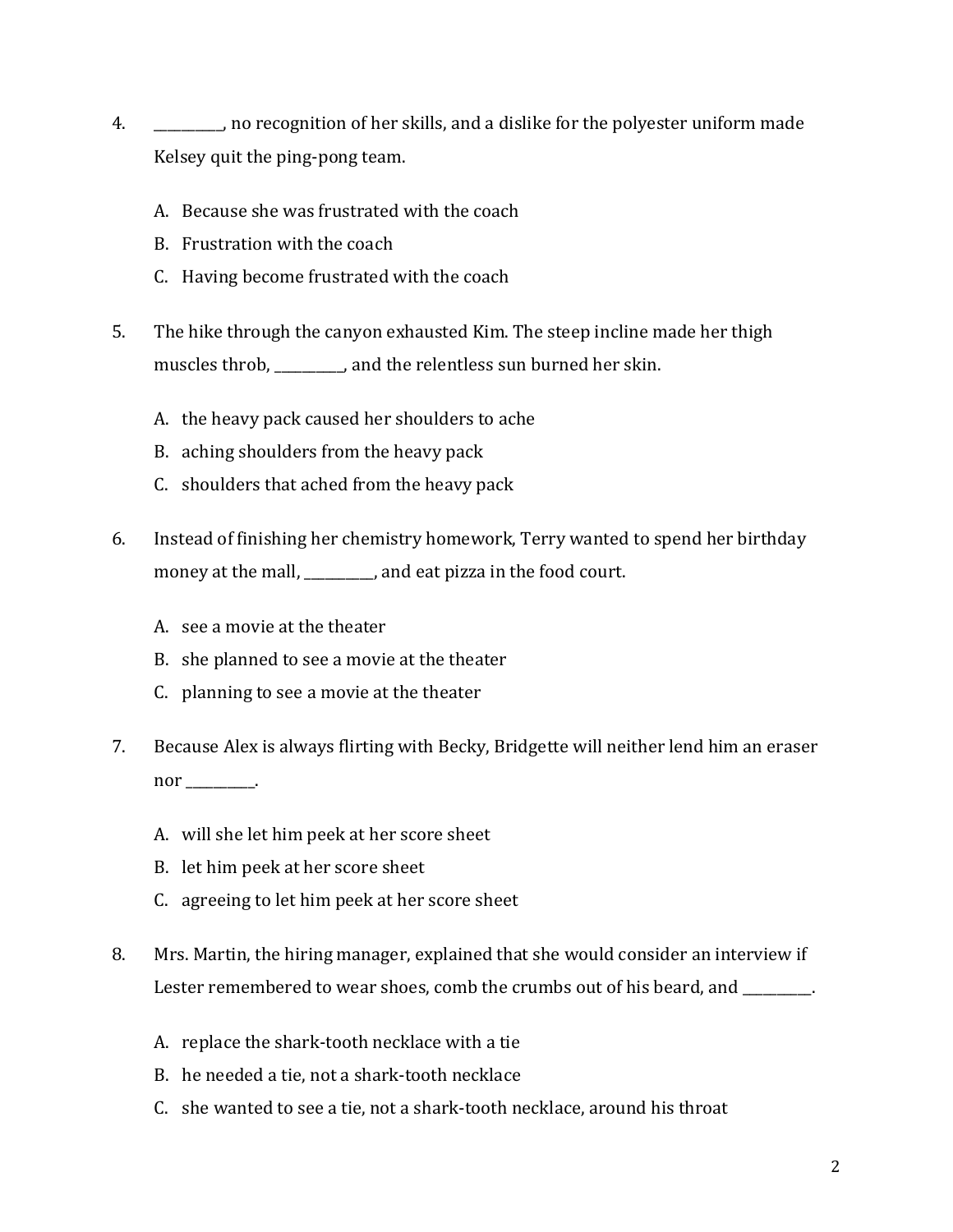- 9. After no rabbit popped out of the hat, Lori decided that she had neither the patience nor \_\_\_\_\_\_\_\_\_\_ to tolerate another of Darren's poorly performed magic tricks.
	- A. the good humor

\_\_\_\_\_\_\_\_\_\_.

- B. did she have the good humor
- C. the ability to muster the good humor
- 10. Elizabeth wanted to enjoy the plate of nachos that she and Jared shared, but she worried about black beans sticking to her teeth, cheese dripping from her chin, and
	- A. the possibility that chip crumbs might catapult from her mouth
	- B. whether or not chip crumbs would catapult from her mouth
	- C. chip crumbs catapulting from her mouth
- 11. Neither the carrots rotting in the bottom bin nor will make a suitable side for the chicken that you plan to bake for dinner.
	- A. the broccoli that is crusting over with ice
	- B. the broccoli which has crusted with ice
	- C. the broccoli crusted with ice
- 12. Horatio tickled the pads of Samson's feet, blew in his ears, and \_\_\_\_\_\_\_\_\_\_, but the ancient German shepherd refused to leave the sofa for a walk in the rain.
	- A. there was the promise of a liver-flavored cookie
	- B. promised a liver-flavored cookie
	- C. he even promised a liver-flavored cookie or two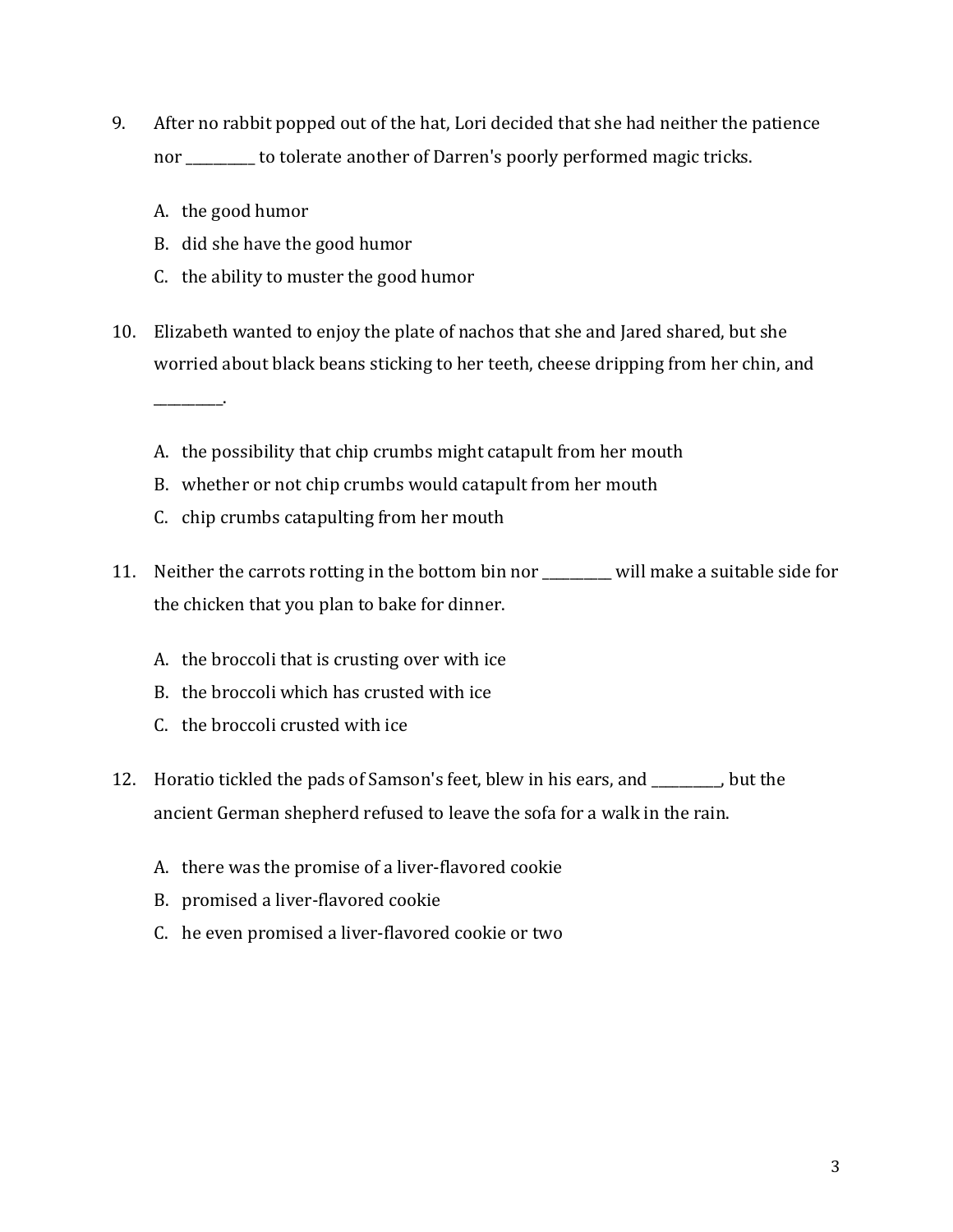- 13. While sitting in English class, Peterson wonders how Professor Jones can speak so passionately about comma splices, why she would spend her free evenings voluntarily reading Shakespeare, and \_\_\_\_\_\_\_\_\_\_.
	- A. when she manages to have some real fun
	- B. does she ever have some real fun
	- C. ever having any real fun
- 14. \_\_\_\_\_\_\_\_\_\_, a dirty hamster cage, and a glass of old milk all contribute to the unbearable stench emanating from Wilson's bedroom.
	- A. Gym socks that are smelly from sweat
	- B. Sweaty gym socks
	- C. Sweaty gym socks that smell
- 15. Natalya quietly unzipped her book bag, removed a bottle of pink polish, and \_\_\_\_\_\_\_\_\_\_ while Professor Adams droned on and on about the Mesopotamians.
	- A. painted her fingernails
	- B. she painted her fingernails
	- C. with utter disrespect, she painted her fingernails
- 16. In a car, Wesley wants \_\_\_\_\_\_\_\_\_\_, a sound system that vibrates with booming bass, and a style that attracts beautiful women.
	- A. an engine that roars with power
	- B. an engine roaring with power
	- C. a powerful engine
- 17. In a girlfriend, Wesley wants a shapely body, a smart head, and \_\_\_\_\_\_\_\_\_\_.
	- A. a wallet that is fat
	- B. a fat wallet
	- C. a fat wallet that is bursting with cash